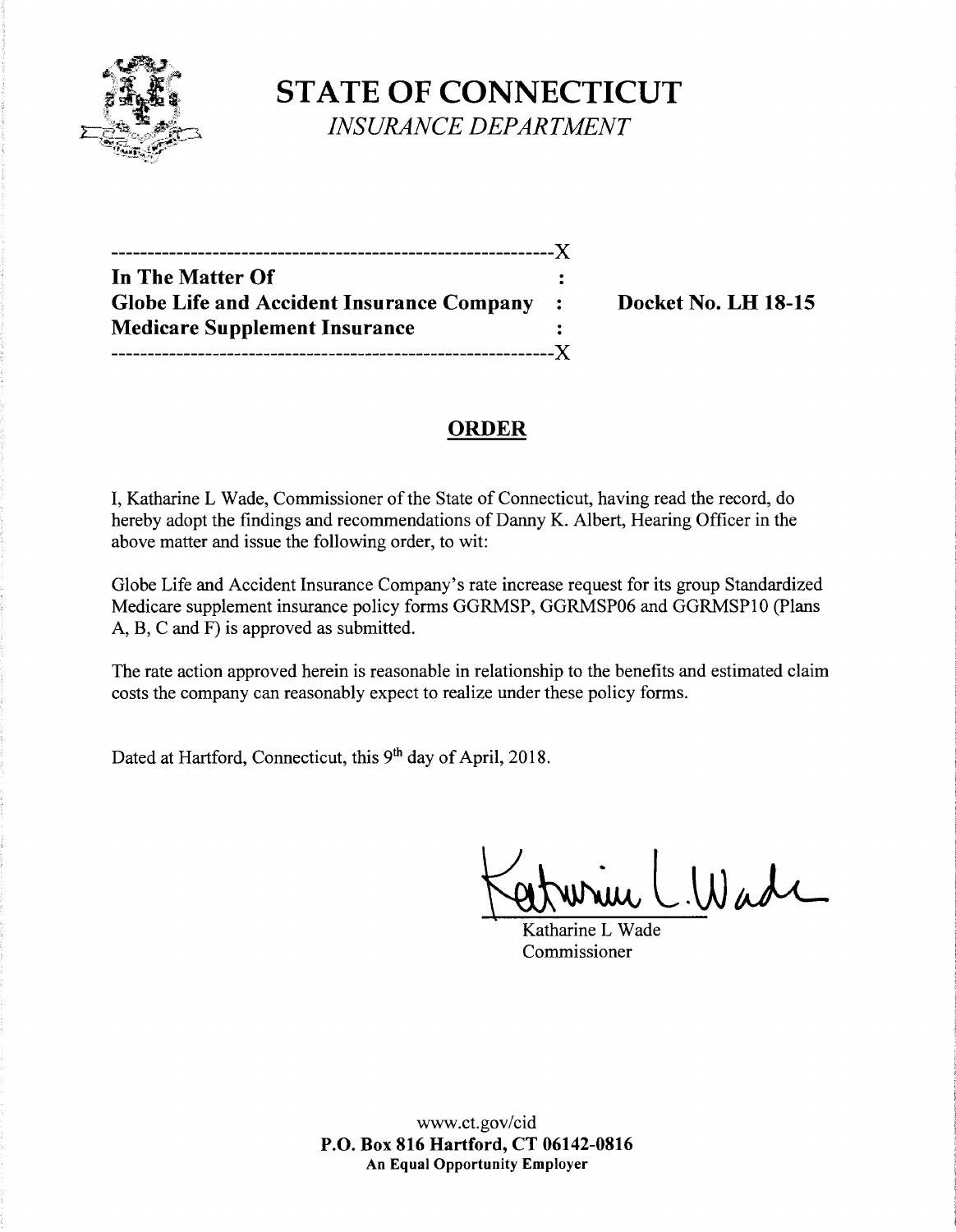

**STATE OF CONNECTICUT**  *INSURANCE DEPARTMENT* 

| In The Matter Of                          |   |
|-------------------------------------------|---|
| Globe Life and Accident Insurance Company | ÷ |
| <b>Medicare Supplement Insurance</b>      |   |
|                                           |   |

**Docket No. LH 18-15** 

## **PROPOSED FINAL DECISION**

### I. **INTRODUCTION**

The Insurance Commissioner of the State of Connecticut is empowered to review rates charged for individual and group Medicare supplement policies sold to any resident of this State who is eligible for Medicare. The source for this regulatory authority is contained in Chapter 700c and Section 38a-495a of the Connecticut General Statutes.

After due notice, a hearing was held at the Insurance Department in Hartford, CT on Wednesday, March 28, 2018, to consider whether or not the rate increase requested by Globe Life and Accident Insurance Company on its Medicare supplement insurance business should be approved.

No members from the general public attended the hearing.

No company representatives from Globe Life and Accident Insurance Company attended the hearing.

The hearing was conducted in accordance with the requirements of Section 38a-474, Connecticut General Statutes, the Uniform Administrative Procedures Act, Chapter 54 of Section 38a-8-1 et seq. of the Regulations of Connecticut State Agencies.

A Medicare supplement policy is a private health insurance policy sold on an individual or group basis, which provides benefits that are additional to the benefits provided by Medicare. For many years Medicare supplement policies have been highly regulated under both state and federal law to protect the interests of persons eligible for Medicare who depend on these policies to provide additional coverage for the costs of health care.

Effective December 1, 2005, Connecticut amended its program of standardized Medicare supplement policies in accordance with Section 38a-496a of the Connecticut General Statutes, and Sections 38a-495al through 38a-495a-21 ofthe Regulations of Connecticut Agencies. This program, which conforms to federal requirements, provides a "core" package of benefits known as Plan A. Insurers may also offer any one or more of eleven other plans (Plans B through N).

Effective January 1, 2006, in accordance with Section 38a-495c ofthe Connecticut General Statutes (as amended by Public Act 05-20) premiums for all Medicare supplement policies in the state must use community rating. Rates for Plans A through N must be computed without regard to age, gender, previous claims history or the medical condition of any person covered by a Medicare supplement policy or certificate.

> www.ct.gov/cid **P.O. Box 816 Hartford, CT 06142-0816 An Equal Opportunity Employer**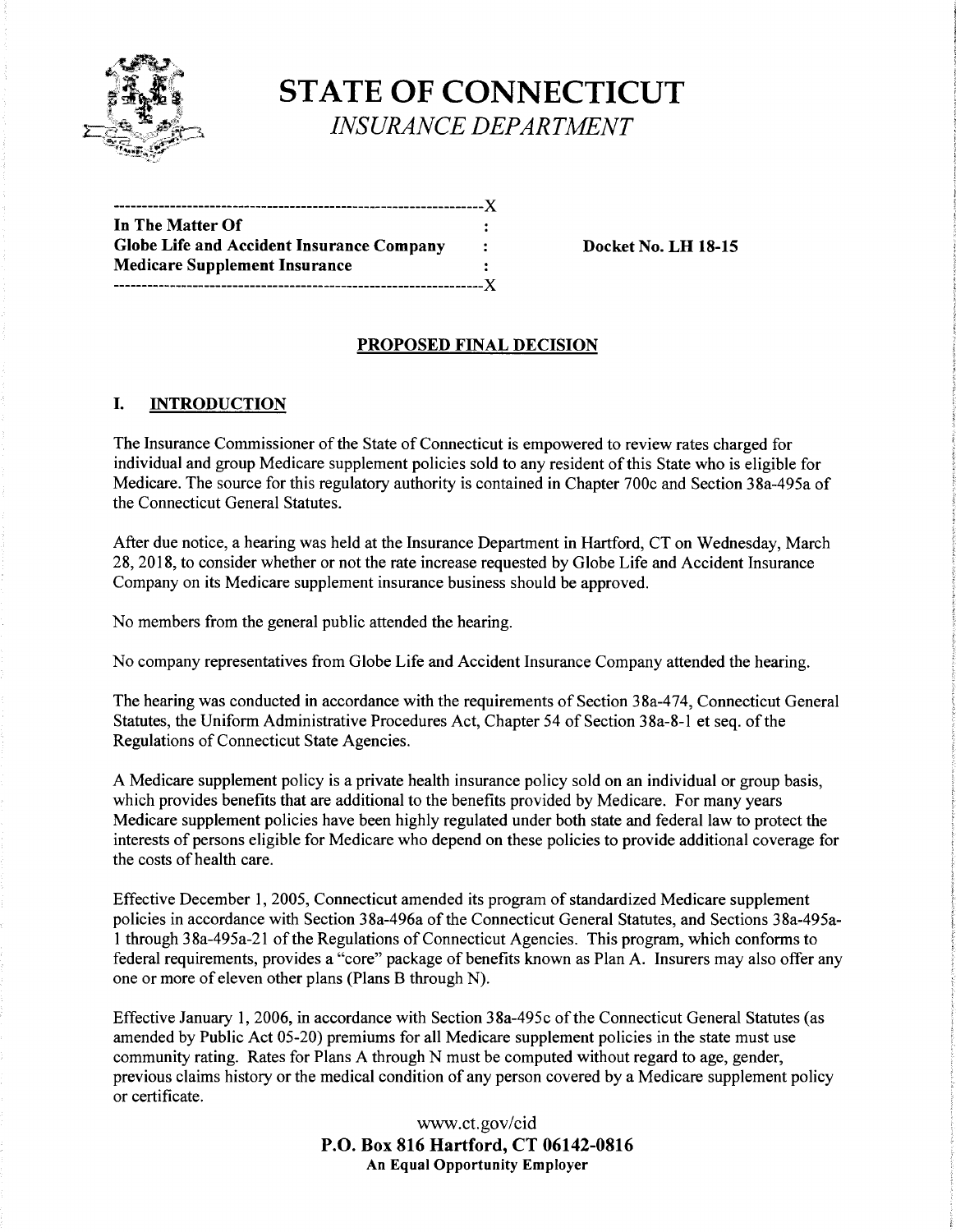The statute provides that coverage under Plans A through N may not be denied on the basis of age, gender, previous claims history or the medical condition of any covered person. Insurers may exclude benefits for losses incurred within six months from the effective date of coverage based on a pre-existing condition.

Effective October 1, 1998, carriers that offer Plan B or Plan C must make these plans as well as Plan A, available to all persons eligible for Medicare by reason of disability.

Insurers must also make the necessary arrangements to receive notice of all claims paid by Medicare for their insureds so that supplement benefits can be computed and paid without requiring insureds to file claim forms for such benefits. This process of direct notice and automatic claims payment is commonly referred to as "piggybacking" or "crossover".

Sections 38a-495 and 38a-522 of the Connecticut General Statutes, and Section 38a-495a-10 of the Regulations of Connecticut Agencies, state that individual and group Medicare supplement policies must have anticipated loss ratios of 65% and 75%, respectively. Under Sections 38a-495-7 and 38a-495a-10 of the Regulations of Connecticut Agencies, filings for rate increases must demonstrate that actual and expected losses in relation to premiums meet these standards, and anticipated loss ratios for the entire future period for which the requested premiums are calculated to provide coverage must be expected to equal or exceed the appropriate loss ratio standard.

Section 38a-473 of the Connecticut General Statutes provides that no insurer may incorporate in its rates for Medicare supplement policies factors for expenses that exceed 150% of the average expense ratio for that insurer's entire written premium for all lines of health insurance for the previous calendar year.

#### II. **FINDING OF FACT**

After reviewing the exhibits entered into the record of this proceeding, and utilizing the experience, technical competence and specialized knowledge of the Insurance Department, the undersigned makes the following findings of fact:

1. Globe Life and Accident Insurance Company has requested the following rate increases for group standardized Medicare supplement policy form GGRMSP:

| Plan | Increase |
|------|----------|
| A    | 8.0%     |
| B    | 8.0%     |
| C    | 8.0%     |
| F    | $8.0\%$  |

- 2. As ofthird quarter 2017 there were 5 policies in-force in Connecticut and 132 nationwide.
- 3. The proposed rates are expected to satisfy the Connecticut statutory loss ratio of 75% required of group Medicare supplement forms.
- 4. Globe Life and Accident Insurance Company has conformed to subsection (e) of section 38a-495c, C.G.S. regarding the automatic claims processing requirement.
- 5. The 2016 and 2017 (thru September) loss ratios on a nationwide basis, are 85.7% and 86.8% respectively, with inception-to-date at 81.4% (plan specific experience was deemed not credible).